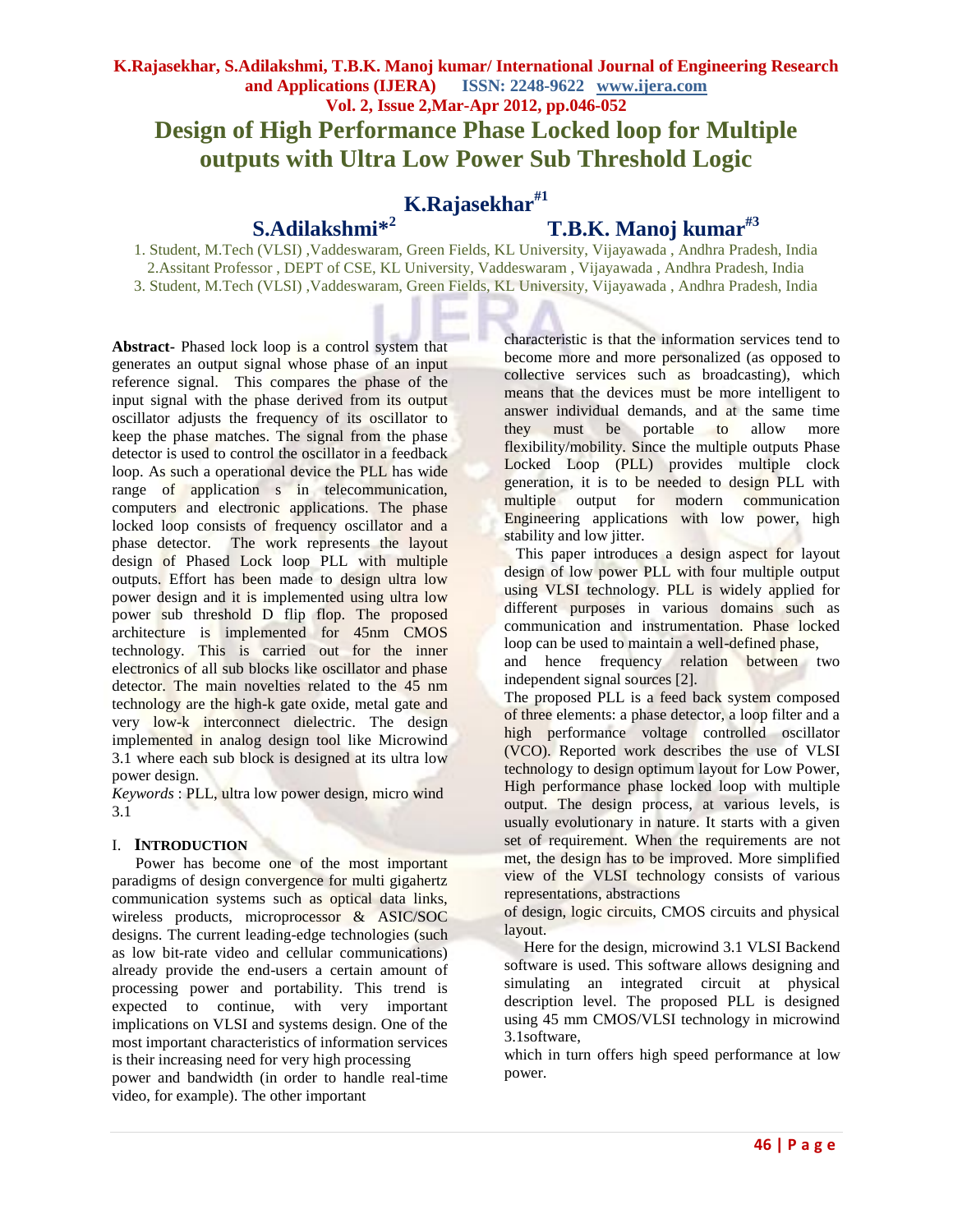| . |                    |                  |
|---|--------------------|------------------|
|   | Parameter          | value            |
|   | VDD                | $0.85 - 1.2$ v   |
|   | Ioff $N(nA/um)$    | $5-100$          |
|   | Ion $P(nA/um)$     | $5-100$          |
|   | Gate dielectric    | $S$ ion $-hf$ o2 |
|   | No of metal layers | $6-10$           |

TABLE I

Compared to 65-nm technology, 45 nm technology must offer:

1) 30% increases in switching performance

2) 30 % reduction in Power consumption

3) 2 times higher density

Considering the advantage of 45 nm technologies over 90 nm & 65 nm technologies, the proposed work is done with 45 nm technologies. Power consumption is a limiting factor in VLSI integration for portable applications. The resulting heat dissipation also limits the feasible packaging and performance of the VLSI chip. Since the dynamic power dissipation in synchronous digital integrated circuit is determined by *CV2f*, reducing the supply voltage is an effective way to reduce power consumption of the modern electronic systems [2]. As the supply voltage scales down with the technology, any power supply noise on power and ground level affects the analog circuit performance more than before. This power supply noise has a direct effect on the voltage controller oscillator (VCO) output frequency of PLL which is proportional to the control voltage from the charge pump.

**2. PROPOSED PHASE LOCKED LOOP** 

**DESIGN** Until DSP technology is capable of directly processing and generating the RF signals used to transmit wireless data, raditional RF engineering will remain a fundamental part of wireless communication systems design. As it stands, wireless transceivers must still be able to generate a wide range of frequencies in order to upconvert the outgoing data for transmission and downconvert the received signal for processing. Monolithic phase locked loops have been used for clock-&-data recovery in communication system, clock generation and distribution in microprocessor and frequency synthesis in wireless application. [3]. A proposed PLL is a feedback system composed of three elements: a phase detector, a loop filter and a high performance voltage controlled oscillator (VCO). To obtain the layout of proposed PLL, CMOS circuit of each element of proposed PLL is converted into physical layout using lamda based rules of microwind 3.1 software. After cascading the layout of each

element, final layout is obtained. This paper particularly focuses on analysis and design of phaselocked loop with low power consumption using VLSI technology.

### **3. DESIGN OF PHASE DETECTOR**

The phase detector determines the relative phase difference between two incoming signalsand outputs a signal that is proportional to this phase difference. This output signal is then used to adjust the output of the VCO and thus align the two inputs via a feedback network. One of the inputs to the phase detector is a reference clock that is typically generated offchip while the other clock input is a divided version of the VCO. Two basic types of phase detectors are commonly used. These include the XOR gate and the phase frequency detector (pfd).

*3.1 XOR Phase Detector:* The XOR phase detector is the simplest phase detector. The XOR is useful as a phase detector since the time when the two inputs are different (or same) represents the relative phase. Figure 10.59 shows the XOR of two waveforms. The output of the XOR is low pass filtered and acts as a control voltage to the VCO. The output (low pass filtered) as a function of the phase error is also shown.



For this detector any deviation in a positive or negative direction from the the perfect in-phase condition (i.e., phase error of zero) produces the same change in duty factor resulting in the same average voltage. Thus the linear phase range is only 180 degrees. Using such a phase detector, a PLL will lock to a quadrature phase relationship (i.e., ¼ cycle offset) between the two inputs. A drawback of the XOR phase detector is that it may lock to a multiple of the clock frequency. If the local clock is a multiple of the reference clock frequency, the output of the phase detector will still be a square wave of 50% duty cycle, albeit at a different frequency. The filtered version of this signal will be identical to that of the truly locked state and thus the VCO will operate at the nominal frequency.

#### *3.2Phase-Frequency Detector:*

The phase-frequency detector (PFD) is the most commonly used form of phase detector, and it solves several of the shortcomings of the detectors discussed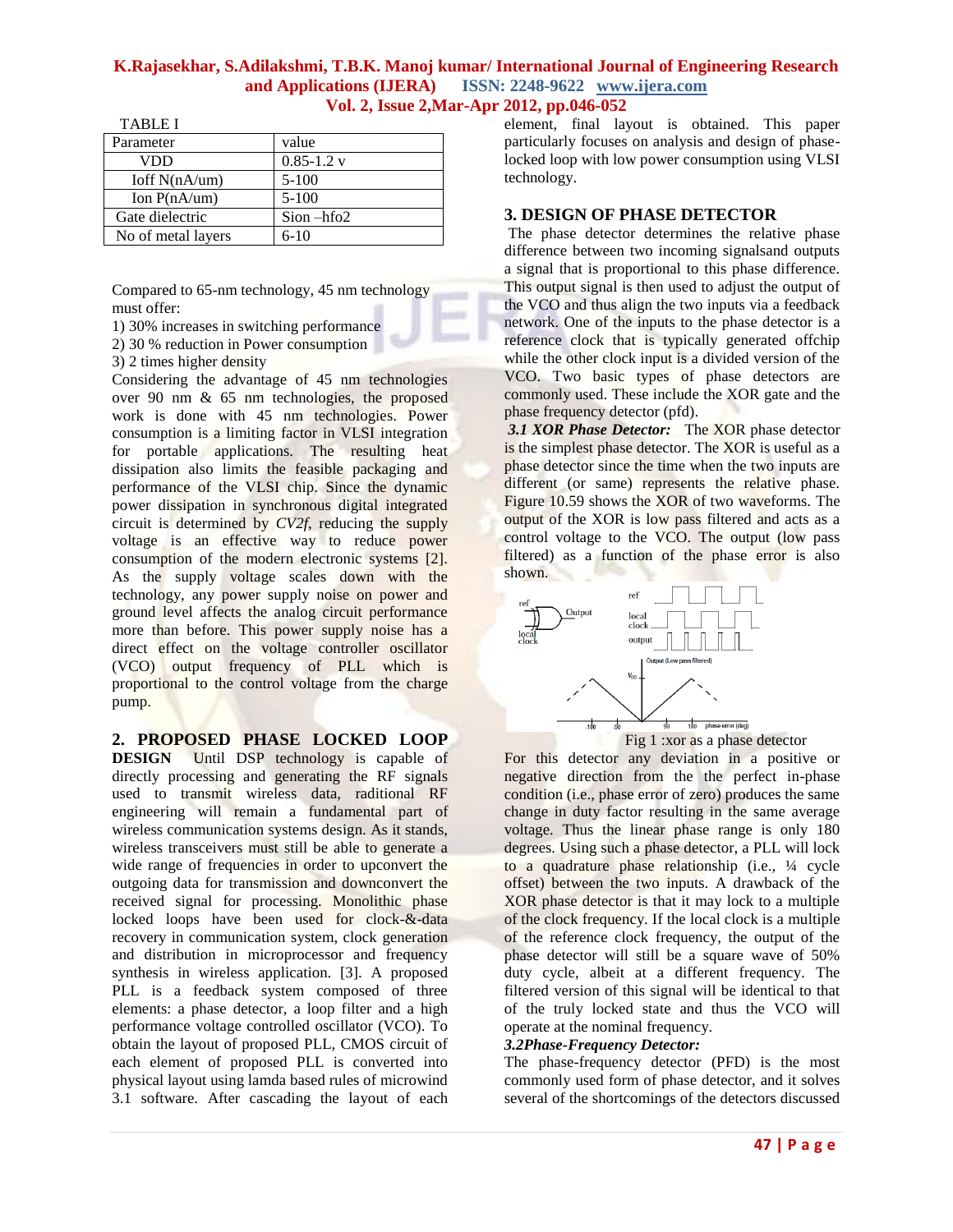above. As the name implies, the output of the PFD is dependent both on the phase and frequency difference of the applied signals. Accordingly, it cannot lock to an incorrect multiple of the frequency. The PFD takes two clock inputs and produces two outputs, UP and DOWN as shown in Figure.



#### **Fig 2 : phase frequency detector**

The PFD is a state machine with 3 states. Assume that both UP and DN outputs are initially low. When input A leads B, the UP output is asserted on the rising edge of input A. The UP signal remain in this state until a low-to-high transition occurs on input B. At that time, the DN output is asserted, causing both flip-flops to reset through the asynchronous reset signal. Notice that a short pulse proportional to the phase error is generated on the DN signal, and that there is a small pulse on the DN output, whose duration is is equal to the delay throught he AND gate and register reset delay. The pulse width of the UP pulse is equal to the phase error between the two signal. The roles are reversed for the case when input B lags A, and a pulse proportional to the phase error is generated on the DN output. If the loop is in lock, short pulses will be generated on the UP and DN outputs.

**4. Charge Pump and loop filter :** The UP/DN pulses must be converted to an analog voltage that controls the VCO. One possible implementation is shown in Figure. A pulse on the UP signal adds a charge packet proportional to the size of the UP pulse, and a pulse on the DN signal removes a charge packet proportional to the DN pulse. If the width of the UP pulse is large than the DN pulse, then there is a net increase in the control voltage. This effectively increases the frequency of the VCO.



Charge pump sources current if output frequency/phase is too slow. Charge pump sinks current if output frequency/phase is too high. Charge pump in high impedance state if output frequency/phase is correct (with in tolerance). Charge pump Figures of merit want source and sink currents closely equal. Charge pump Figures of merit want tristate to be very low leakage current. Theoretically the charge pump should sink and source the same current but in practice there will be always be some degree of mismatch. The mismatch can cause reference spurs and effect lock time, and is undesirable.

In the charge-pump PLL, the PFD outputs, *up* and *dn,* produce a narrow pulse in each phase comparison period  $(T_{ref})$ Noises in PLL generate the random part of the charge-pump output current  $(I<sub>out</sub>)$  while mismatches in the charge-pump generate deterministic and periodic part of  $I_{out}$ .

The charge pump gas 3 states.

- 1. Sink Current
- 2. Source current
- 3. Tri-state (High Impedance)

Loop filter is a low pass filter. It can also be thought of as an integrator with some added components. The loop filter determines a lot about PLL performanceswitching time, Loop Bandwidth, Reference spurs. The loop filter is external to chip and is application specific

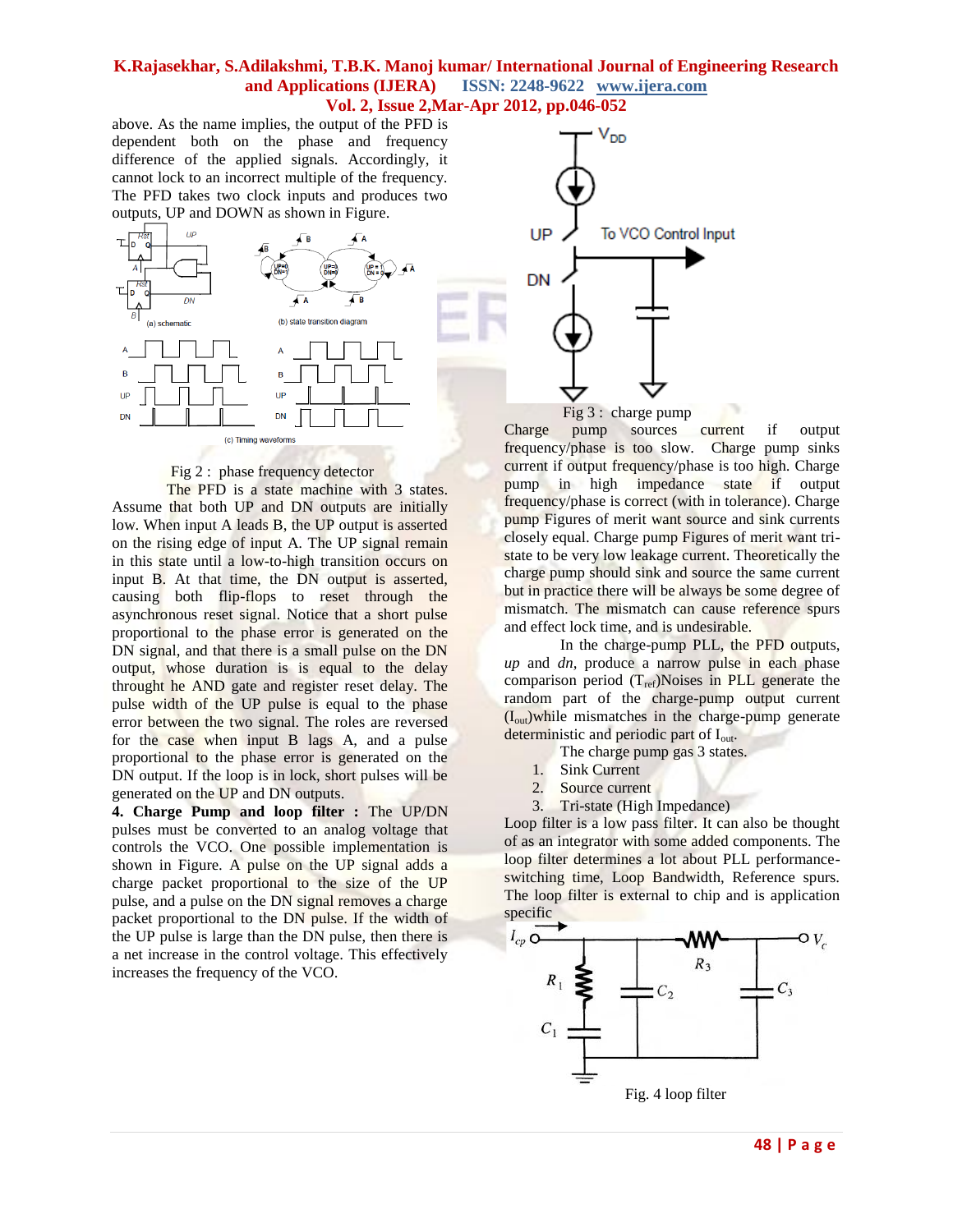the low-pass filter smooth out the abrupt control inputs from the charge pump. Since initially the oscillator may be far from the reference frequency, practical phase detectors may also respond to frequency differences, so as to increase the lock-in range of allowable inputs. The low pass filter for proposed PLL is designed using virtual

resistance of 1000 ohm with capacitor of 2 Pico farad.

#### **5.VOLTAGE CONTROLLED OSCILLATOR:**

The VCO is the most important functional unit in the PLL. Its output frequency determines the effectiveness of PLL. In addition to operating at highest frequency, this

unit consumes the most of the power in the system. Obviously, this unit is of particular focus to reduce power consumption. PLL with multiple outputs means to VCO with multiple output. Voltage Controlled Oscillator

required for PLL should posses following characteristics.

1) The oscillating frequency should be restricted to the required bandwidth. For

example, in European mobile phone applications, the VCO frequency should be

varying between flow= 1700 MHz and High=1800 MHz [3].

2) Due to process variations, the VCO frequency range should be extended to fmin,

fmax, typically 10% higher and lower than the request range.

3) When the control voltage Vc is equal to VDD/2, the clock should be centered in

the middle of the desired frequency range.

4) The duty cycle of VCO clock output should be as close as possible to 50%. If

this is not the case, the PLL would have problems locking, or would not produce

a stable output clock [3].

 The proposed PLL uses high performance VCO as shown in fig. It provides very good linearity. The principle of this VCO is a delay cell with linear delay dependence on the control voltage. The delay cell consists of a p-channel MOS (pmos) in series,

controlled by Vcontrol, and a pull-down n-channel MOS (nmos) controlled by Vplage. The delay dependence on Vcontrol is almost linear for the fall edge. The key point is to design an inverter just after the delay-cell with a very low commutation point Vc. The rise edge is almost unchanged



Fig 5: high performance vco

## **6.Low Power Sub threshold D Flip Flop:**

Sub-threshold circuits operate with a supply voltage that is less than the threshold voltage of the transistor—far below traditional levels and consequently the transistor operates essentially based on leakage. While traditional digital CMOS transistors run either in the ON state (saturation) or OFF state (subthreshold), the subthreshold circuits are either in an OFF state or an almost-ON state (still in subthreshold region but with weak inversion). Running at these nonstandard operating points, limit the performance, which remains acceptable for lowto-medium cost applications giving substantial increase in the corresponding energy efficiency. As power is related quadratically to the supply voltage, reducing the voltage to these ultra-low levels results in a dramatic reduction in both power and energy consumption in digital systems. Due to the exponential current-voltage (I-V) characteristics of the transistor, subthreshold logic gates provide near ideal voltage transfer characteristics. Furthermore, in the subthreshold region, the transistor input capacitance is less than that of strong inversion operation. The transistor input capacitance, in subthreshold, is a combination of intrinsic (oxide capacitance and depletion capacitance) and parasitic (overlap capacitance, fringing capacitances) of a transistor. The subthreshold region is particularly important for low voltage, low-power applications, such as when the MOSFET is used as switch in digital logic and memory applications, because the subthreshold region describes how the switch turns on and off.

#### **6.1.** *Gate Diffusion Iinput Technique:*

The GDI approach allows implementation of a wide range of complex logic functions using only two transistors This method is suitable for design of fast, low power circuits, reduced number of transistors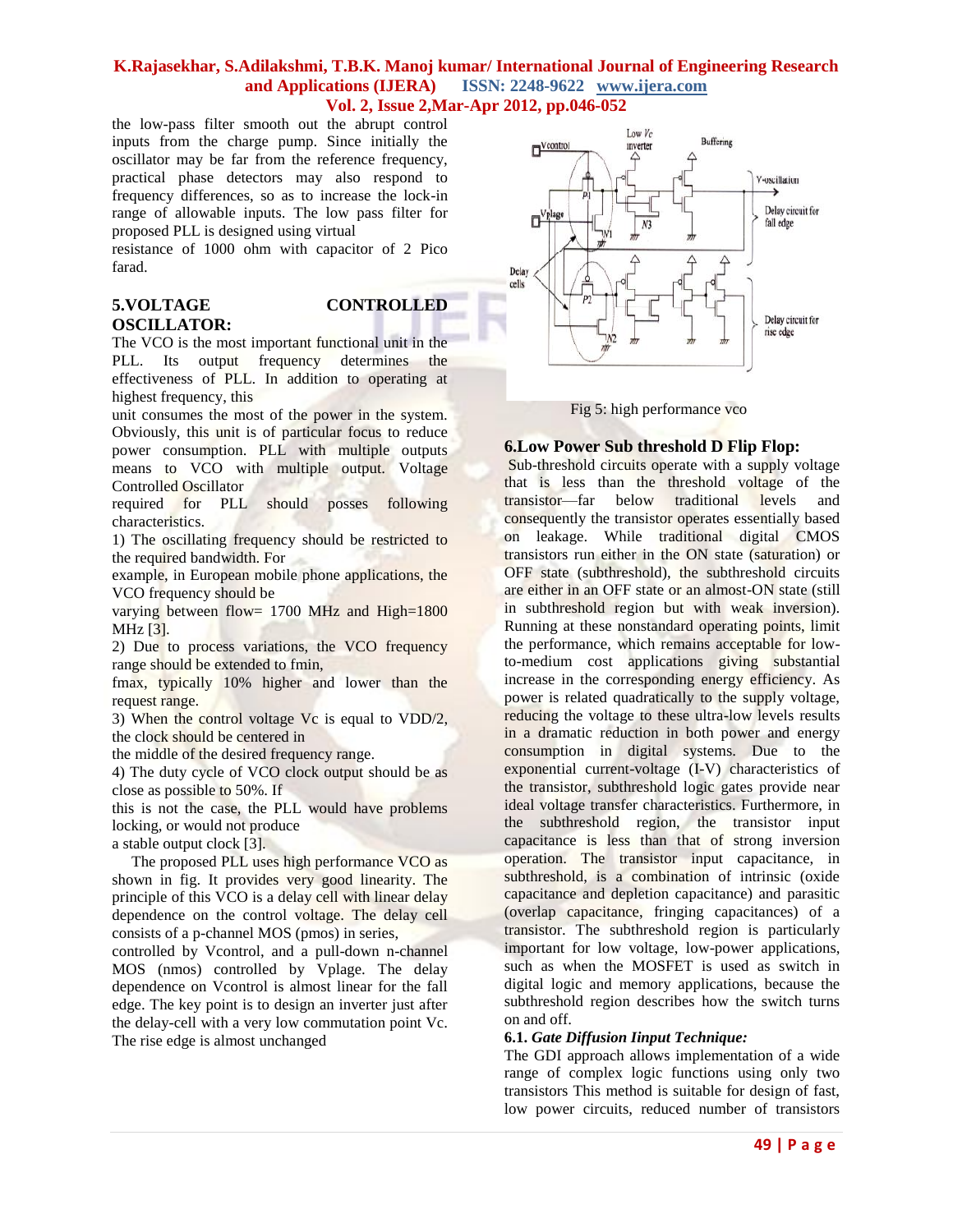while allowing simple top-down design. Gate-Diffusion-Input (GDI) design technique is an efficient alternative for the logic design in standard CMOS and SOI technologies [1],[3]. A basic GDI cell contains four terminals – G node (the common gate input of the NMOS and PMOS transistors), P node (the outer diffusion node of the PMOS transistor), N node (the outer diffusion node of the NMOS transistor), D node (the common diffusion of both transistors). P, N and D may be used as either input or output nodes, depending on the circuit structure shown in Fig.1 Bulks of both NMOS and PMOS are connected to N or P (respectively), so it can be arbitrarily biased in contrast with CMOS inverter. It must be remarked, that not all the functions are possible in standard p-well CMOS process, but can be successfully implemented in twin-well

CMOS or SO1 technologies. Multiple-input gates can be implemented by combining several GDI cells [4]. GDI enables simpler gates, lower transistor count, and lower power consumption in many implementations. This technique allows reducing power consumption, propagation delay, and area of digital circuits while maintaining low complexity of logic design. The overall area and complexity of the circuit is minimized using GDI technique .Alsoimprovements areobserved in static power dissipation and logic level swing. Most of the functions which are complex (6-12 transistors) in CMOS, are very simple (only 2 transistors perfunction) in GDI design method.



#### Fig 5 GDI symbol *6.2Flip Flop Design:*

The NMOS of the proposed circuit shown in Fig.5 is delay element. Without this delay, the selected input of the Mux1 would toggle on the positive-edge of the clock before the updated value had arrived at its feedback input. NMOS is preferred over PMOS as NMOS has less on resistance and hence shows less power consumption. From the simulation results reveals that proposed circuit shows least power

consumption as compared to all other circuits. This D flip flop require a delay on the clock fed to the selector of Mux1. In this case, the Inv1 could switch and change the state of the entire FF. Mux1 should toggle only after the Q (the feedback input of Mux1) reaches the sufficient level. Here NMOS provides sufficient delay so that until feedback has reached at the input of the MUX1.The presence of NMOS transistor would ensure that the MUX1 should toggle only when the output is generated at the positive edge of the clock. After this input is provided to MUX2 and the slave latch is enabled. Thisadded delay is necessary for right operation of the flipflop.



Fig 6:Proposed D Flip-Flop circuit using NMOS as delay element

#### **7. Design of proposed pll:**

For multiple output PLL, 1x is the basic output of PLL, the 900 phase shifted output is generated using delay circuits or using logic circuits which in turn offers his speed performance at low power. It have multiple outputs 1x,  $2x$ ,  $4x$  and  $8x$ , which can be utilized in multiphase clocking circuits.

To achieve the proposed target fallowing steps are include in the design and analysis of

proposed PLL.

1) Schematic design of each block of proposed PLL using CMOS transistors.

2) Performance verification of the above for different parameters.

3) CMOS layout for the proposed PLL using Lamda defined rules of VLSI

backend3.1 software.

4) Verification of CMOS layout and parameter testing.

5) If the goal is achieved for all proposed parameter including detail verification, sing

off for the design analysis and design will be ready for IC making.

6) If detail verification of parameters would not completed then again fallow the first step with different methodology.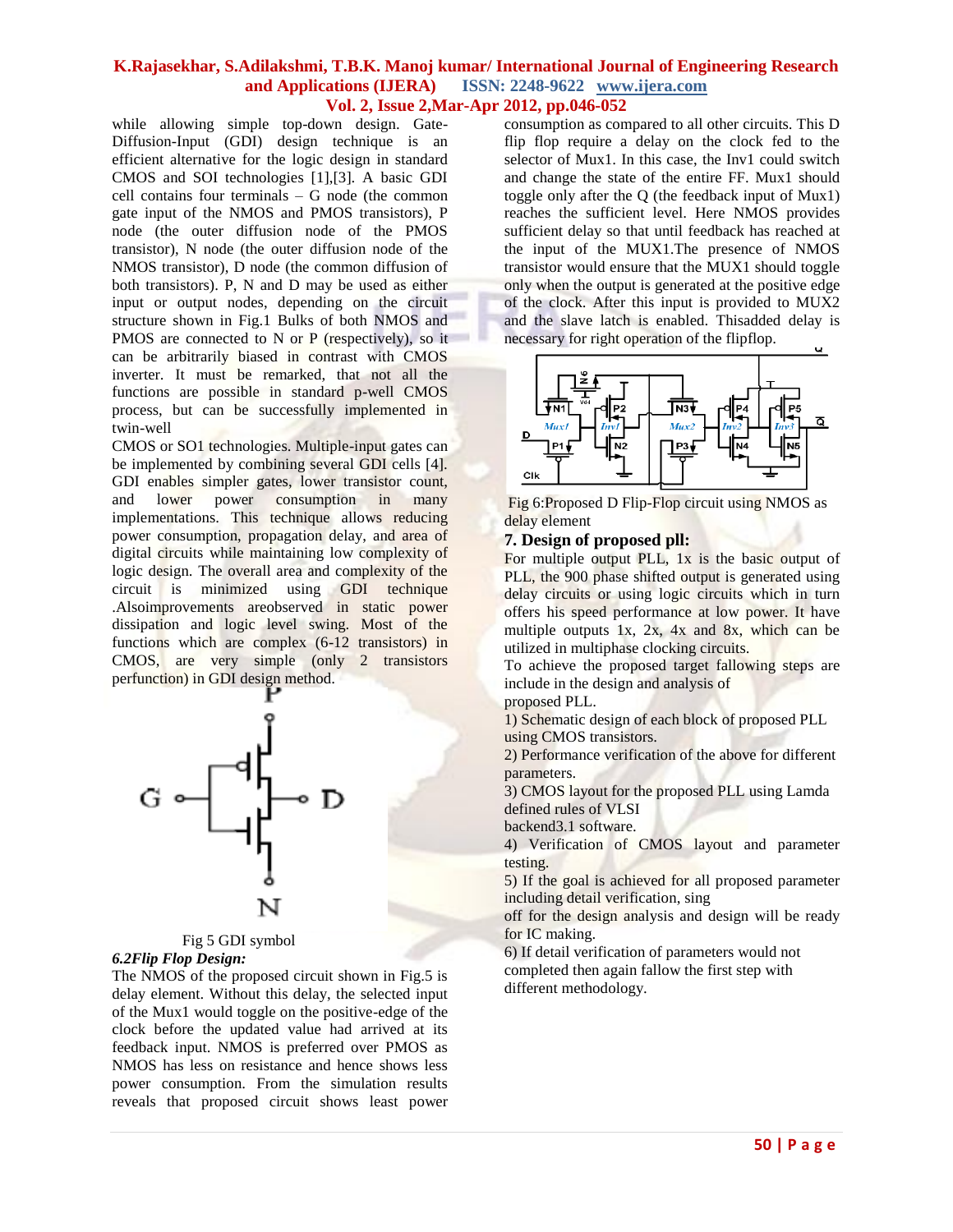

Fig 7:block diagram pll with four multiple outputs Above Figure shows the optimum, high efficient chip design of low power PLL with fourbmultiple output using 45nm VLSI technology.











Fig 10 voltage vs time response of propsed pll

The PLL is locked at 3.3 GHz frequency. Figure-8 shows voltage verses time waveforms of PLL's outputs and inputs. When control voltage is reaches to 0.415 volt, PLL is locked to the frequency of 1.3 GHz. Multiple output of the PLL gives multiple frequencies of amplitude 1volt.

Thus the effort has been taken to design high efficient, optimum area chip for PLL with four outputs and low power.

## **CONCLUSION:**

The proposed PLL is designed using 45 nm CMOS/VLSI technology with microwindn3.1. This PLL gives a four multiple outputs as PLL8x, PLL4x, PLL2x and PLL1x simultaneously. This can be used for multichanneling communication system which in turn provides a very fast multitasking communication. . Though there is the variation of supply voltage VDD from 0.5V to 1.2V, all the output of proposed PLL is found stable which proves the high stability of the PLL. From the parametric analysis of design tool, the power dissipation measured by VDD at 1Volt is found µwatt, which shows that power consumption is very low. In this way very high efficient, low power optimum area chip is designed for phase locked loop with four multiple outputs as PLL8x, PLL4x, and PLL2x & PLL1x of 1.3 GHz 1.25 GHz, 0.615 GHz, and 0.312 GHz respectively.

## **REFERENCES:**

- [1] E. Sicard, Syed Mahfuzul Aziz, "introducing 45 nm technology in Microwind3*," microwind application note*.
- [2] Navid Azizi*, Student Member, IEEE*, Muhammad M. Khellah*, Member, IEEE*, Vivek K. De*, Senior Member, IEEE*,and Farid N. Najm*, Fellow, IEEE,"A*ware Low-Power Design and Block.‖ *IEEE transactions on very large scale integration (vlsi) systems, vol. 15, no. 7, july 2007*